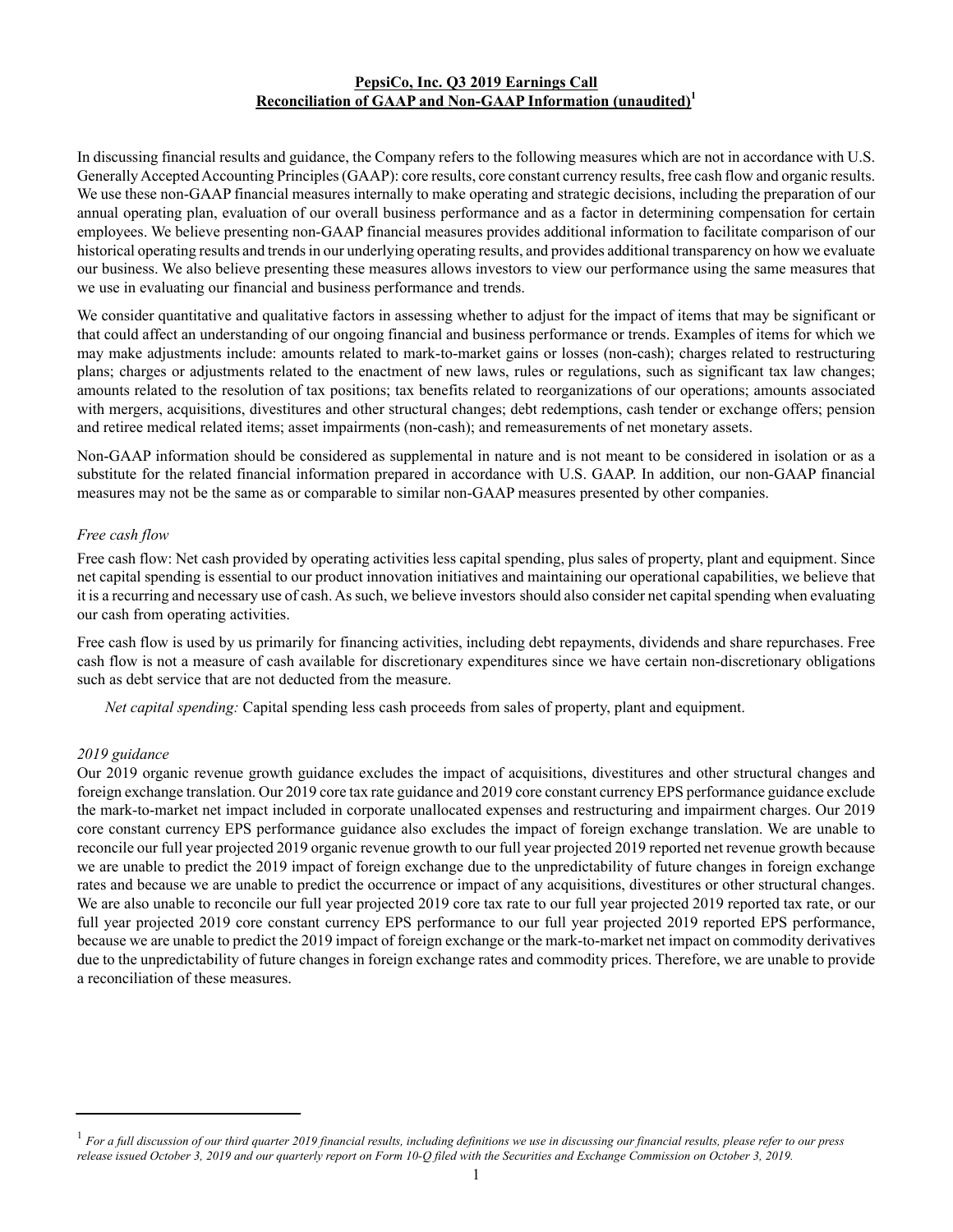#### **PepsiCo, Inc. and Subsidiaries Reconciliation of GAAP and Non-GAAP Information (unaudited)**

|                                          | 12 Weeks Ended 9/7/2019                      |                                 |                                  |                                          |  |  |  |  |
|------------------------------------------|----------------------------------------------|---------------------------------|----------------------------------|------------------------------------------|--|--|--|--|
|                                          |                                              | Impact of                       |                                  |                                          |  |  |  |  |
| <b>Net Revenue Growth Reconciliation</b> | Reported %<br>Change,<br><b>GAAP</b> Measure | Foreign exchange<br>translation | Acquisitions and<br>divestitures | Organic % Change,<br>Non-GAAP<br>Measure |  |  |  |  |
| <b>PepsiCo</b>                           | 4%                                           |                                 | (1)                              | 4%                                       |  |  |  |  |
|                                          |                                              |                                 |                                  |                                          |  |  |  |  |
| Frito-Lay North America                  | $5.5\%$                                      |                                 |                                  | $5.5\%$                                  |  |  |  |  |
| PepsiCo Beverages North America (PBNA)   | $3.5\%$                                      |                                 | (1)                              | $3\%$                                    |  |  |  |  |
| Latin America                            | $2\%$                                        | $\overline{2}$                  |                                  | $4\%$                                    |  |  |  |  |
| Europe Sub-Saharan Africa                | $6\%$                                        | 4                               | (5)                              | $4\%$                                    |  |  |  |  |
| Asia, Middle East and North Africa       | $5\%$                                        |                                 | 3.5                              | 9%                                       |  |  |  |  |
|                                          |                                              |                                 |                                  |                                          |  |  |  |  |
| Developing and Emerging Markets          | $3\%$                                        | $\overline{2}$                  | $\overline{2}$                   | $7\%$                                    |  |  |  |  |

|                                          | 12 Weeks Ended 9/8/2018                      |                                    |                                    |                                  |                                  |                                                 |                                                  |  |  |
|------------------------------------------|----------------------------------------------|------------------------------------|------------------------------------|----------------------------------|----------------------------------|-------------------------------------------------|--------------------------------------------------|--|--|
|                                          |                                              | Impact of                          |                                    |                                  |                                  |                                                 |                                                  |  |  |
| <b>Net Revenue Growth Reconciliation</b> | Reported %<br>Change,<br><b>GAAP</b> Measure |                                    | Foreign<br>exchange<br>translation | Acquisitions<br>and divestitures |                                  | Sales and certain<br>other taxes <sup>(a)</sup> | Organic %<br>Change, Non-<br><b>GAAP</b> Measure |  |  |
| PepsiCo                                  | 1.5%                                         | $\overline{2}$                     |                                    |                                  | 1                                |                                                 | 5%                                               |  |  |
|                                          |                                              |                                    |                                    |                                  |                                  |                                                 |                                                  |  |  |
| <b>PBNA</b>                              | $2\%$                                        |                                    |                                    |                                  |                                  |                                                 | $2.5\%$                                          |  |  |
|                                          |                                              |                                    |                                    |                                  |                                  |                                                 |                                                  |  |  |
|                                          | 36 Weeks Ended 9/7/2019                      |                                    |                                    |                                  |                                  |                                                 |                                                  |  |  |
|                                          |                                              | Impact of                          |                                    |                                  |                                  |                                                 |                                                  |  |  |
| <b>Net Revenue Growth Reconciliation</b> |                                              | Reported % Change,<br>GAAP Measure |                                    | Foreign exchange<br>translation  | Acquisitions and<br>divestitures |                                                 | Organic % Change,<br>Non-GAAP Measure            |  |  |
| PepsiCo                                  |                                              | 3%                                 |                                    | $\overline{2}$                   |                                  | (1)                                             | $5\%$                                            |  |  |
|                                          |                                              |                                    |                                    |                                  |                                  |                                                 |                                                  |  |  |
|                                          | 36 Weeks Ended 9/8/2018                      |                                    |                                    |                                  |                                  |                                                 |                                                  |  |  |
|                                          |                                              |                                    |                                    | Impact of                        |                                  |                                                 |                                                  |  |  |
|                                          | $\mathbf{n} = 10$<br>$\sim$ $\sim$ $\sim$    |                                    |                                    |                                  |                                  |                                                 |                                                  |  |  |

| <b>Net Revenue Growth Reconciliation</b> | Reported %<br>Change,<br><b>GAAP</b> Measure | Foreign<br>exchange<br>translation | Acquisitions<br>and divestitures | Sales and certain<br>other taxes <sup>(a)</sup> | Organic $\%$<br>Change, Non-<br><b>GAAP</b> Measure |  |  |  |  |
|------------------------------------------|----------------------------------------------|------------------------------------|----------------------------------|-------------------------------------------------|-----------------------------------------------------|--|--|--|--|
| PepsiCo                                  | 3%                                           |                                    |                                  |                                                 | 3%                                                  |  |  |  |  |
|                                          |                                              | 12 Weeks Ended 6/15/2019           |                                  |                                                 |                                                     |  |  |  |  |
|                                          |                                              | Impact of                          |                                  |                                                 |                                                     |  |  |  |  |

| <b>Net Revenue Growth Reconciliation</b> | Reported % Change.  | Foreign exchange | Acquisitions and | Organic % Change, |
|------------------------------------------|---------------------|------------------|------------------|-------------------|
|                                          | <b>GAAP</b> Measure | translation      | divestitures     | Non-GAAP Measure  |
| <b>PBNA</b>                              | $2.5\%$             |                  | (0.5)            | $2\%$             |

*(a) Represents the impact of the exclusion from net revenue of prior year sales, use, value-added and certain excise taxes assessed by governmental authorities on revenue-producing transactions that were not already excluded based on the accounting policy election taken in conjunction with the adoption of the revenue recognition guidance.*

*Note – Certain amounts above may not sum due to rounding.*